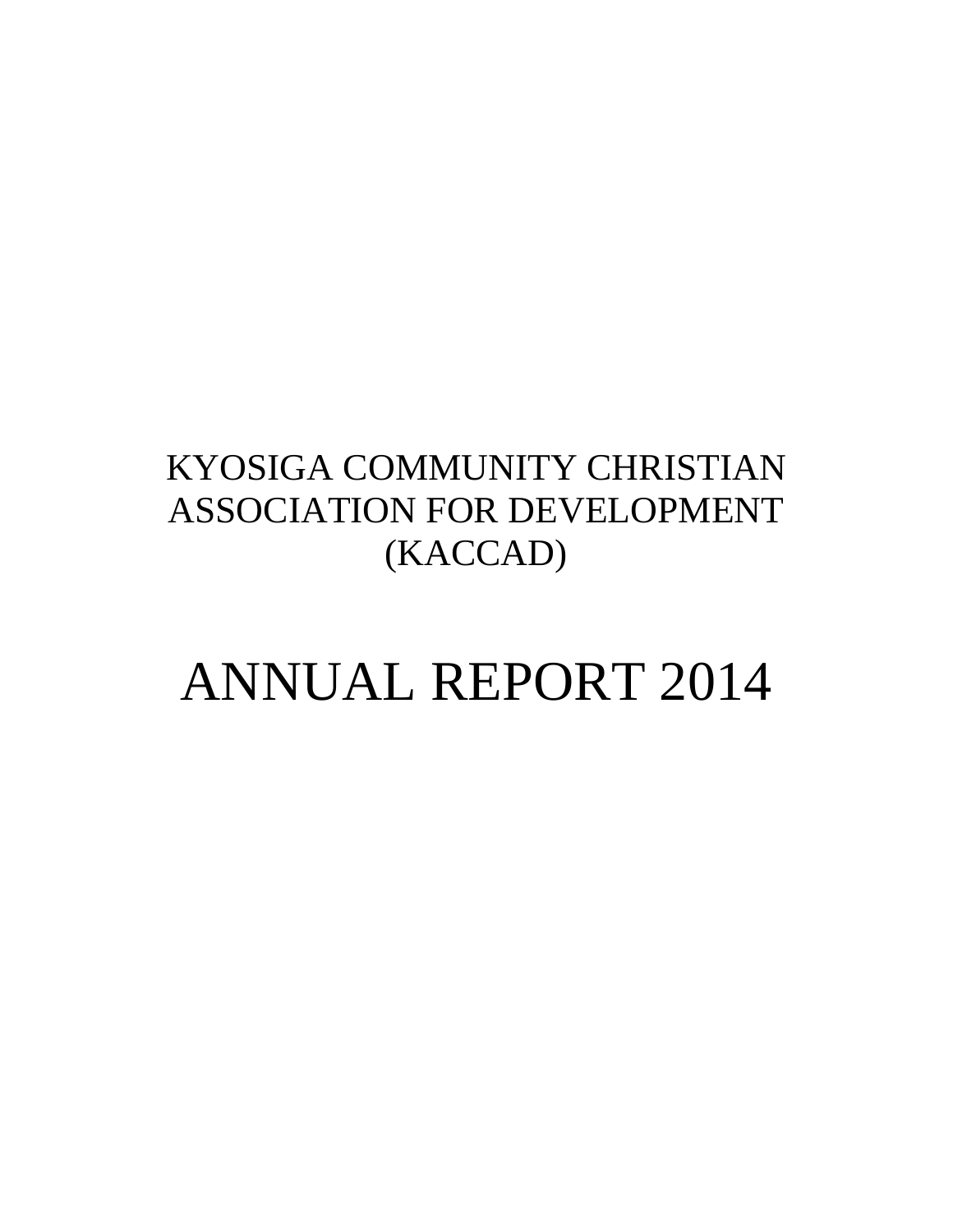### **Table of Contents**

 $\mathbf 1$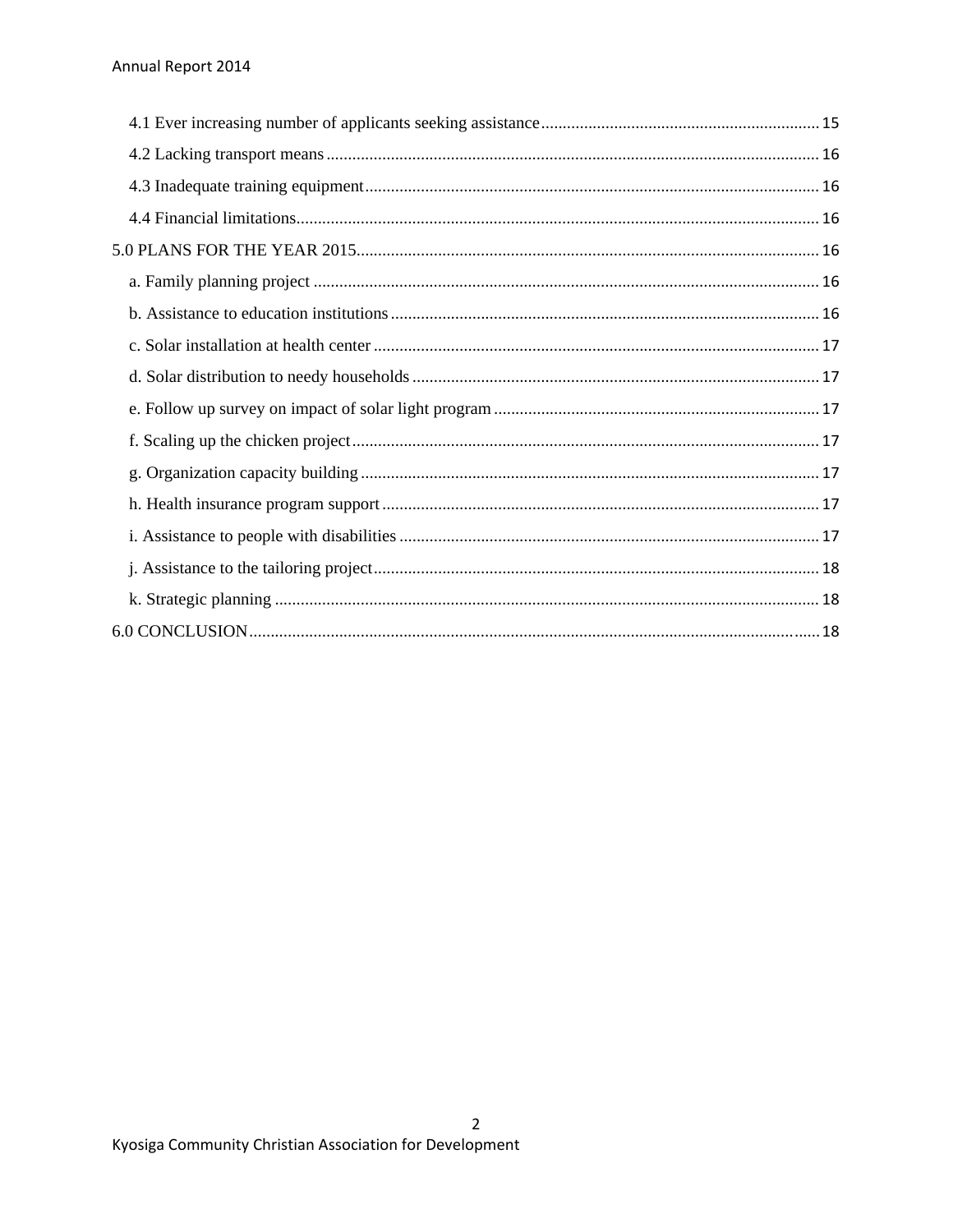#### **ACRONYMS**

| <b>ABV</b>    | : A Broader View                                          |
|---------------|-----------------------------------------------------------|
| <b>AIDS</b>   | : Acquired Immune Deficiency Syndrome                     |
| FCF           | : Faith Children Foundation                               |
| <b>FCFS</b>   | : Faith Children Foundation School                        |
| <b>HIV</b>    | : Human Immune-deficient Virus                            |
| IGAs          | : Income Generating Activities                            |
| <b>KACCAD</b> | : Kyosiga Community Christian Association for Development |
| <b>NGO</b>    | : Non Governmental Organization                           |
| <b>OVC</b>    | : Orphaned and Vulnerable Children                        |
| <b>PHA</b>    | : People Living With HIV/AIDS                             |
| <b>WGLO</b>   | : With God Little Ones                                    |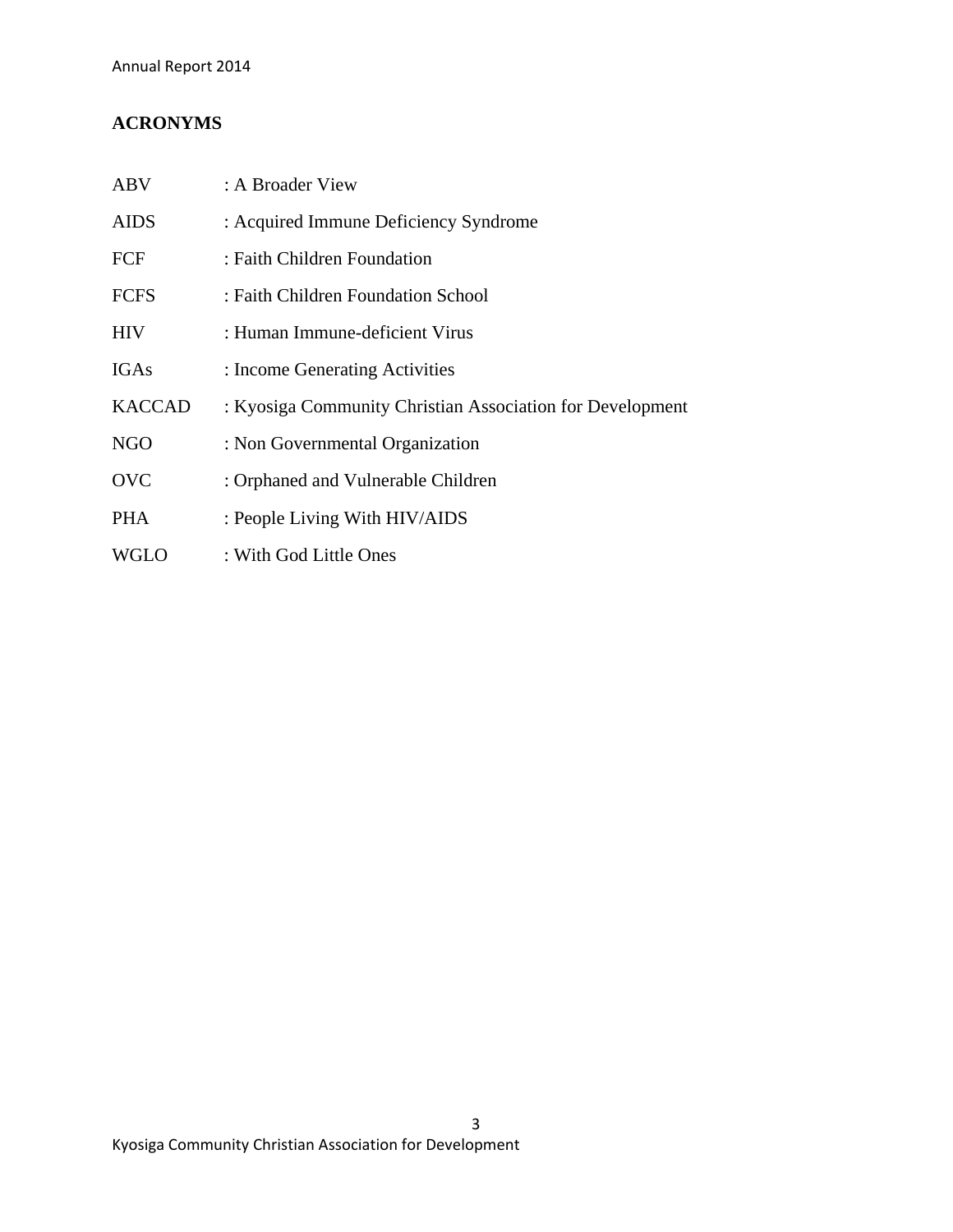#### **ACKNOWLEDGEMENTS**

Kyosiga Community Christian Association for Development wishes to acknowledge individuals, groups, organizations and persons that provided moral, intellectual, material and financial support to our organization during the year 2014.

Our sincere thanks go to the donor fraternity for the various grant support which enabled the organization to accomplish a number of undertakings. Without those grants we would not have made the achievements cited in the report. We are particularly grateful to ABV volunteers Joseph and Jordan Whalen for the soccer balls donated to our affiliated orphanages and other schools in the program area; Chris Tabakin, Mike Bullick, Jennifer Danby and Debra Jablonski, Elizabeth Labrie, Brynna Broettcher for scholastic materials to the orphanages; WGLOs for food relief and solar equipment donation and Chris Kuhn and his family for feeding vulnerable households; students from Falkenbergs – Montessoriskola for LLI mosquito nets to orphanages and schools; Cameron and Jane Baird Foundation through Sarah and Bridget Baird for the grant which financed the Family planning project; Atlantic Philanthropies for various grants which financed solar light purchase and distribution, baseline survey on lighting needs and scaling up the chicken project; and the ABV volunteers Camil Ben Omar and Christopher Kuhn for facilitating the business skills trainings which were conducted in Bbira, Bulenga and Kirimamboga villages.

We wish to thank Alan Bradley for payment of the money for hosting KACCAD's website every year.

The organization wishes to extend its profound appreciation to all its clients because these form part of KACCAD's core constituency and are actually the main reason why our organization exists in the first place. We thank them for entrusting us with their concerns as well as the patience they exhibit as we do the work from which they benefit as our program beneficiaries.

We wish to extend our sincere appreciation to all those professionals, academicians, consultants and intellectuals for their continued technical and intellectual support throughout the year, without which we would not have been able to accomplish what we did in our service delivery. We count much on your useful advice, views and opinions.

We wish on a special note to extend our sincere thanks to all the local leadership of the program area for its moral, material and technical support which facilitated our service delivery among the communities in the area. This leadership includes the Wakiso District Administration, all Sub Counties, Municipal Councils and Town Councils in the district, all Local Councils in the district, all Heads of civil service in the district, opinion leaders and other persons and entities in their various leadership capacities.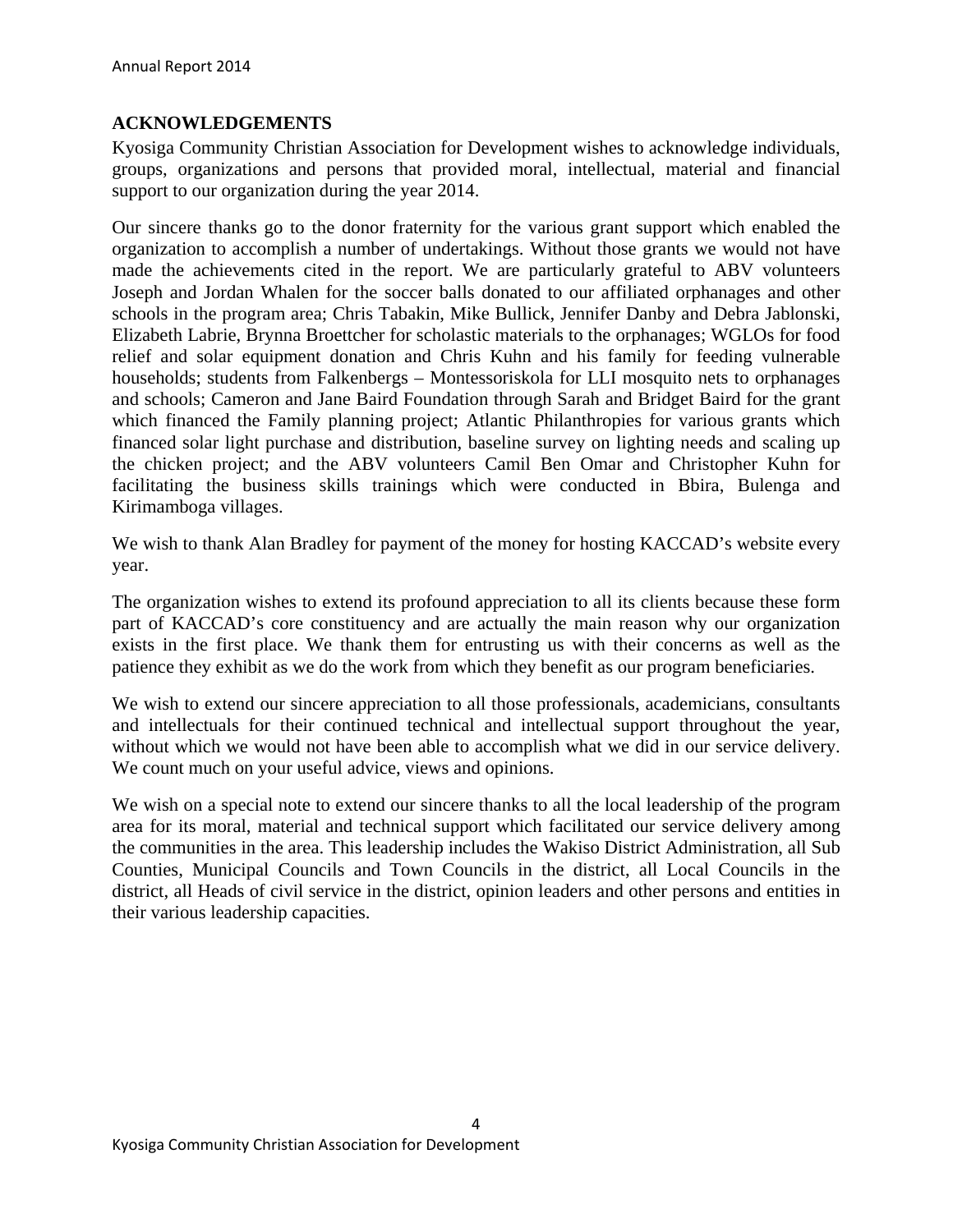#### **MESSAGE FROM THE EXECUTIVE DIRECTOR**

On behalf of Management and staff of Kyosiga Community Christian Association for Development I take this opportunity to present to you KACCAD's Annual Report for the year 2014. The report contains a summary of work done KACCAD in 2014 in all programmatic areas. It also contains challenges encountered and mitigation measures adopted, and planned undertakings for the year 2015.

Still, our strategic priorities remained focused on the scope of our programmatic areas. These are health services delivery support, water hygiene and sanitation, education sponsorship, vocational skills development, organizational development and income generation.

The health services delivery support program remained focused on ensuring target peoples' access to quality health services through a number of strategies. These included engaging stakeholders in health service delivery to consider all people inclusive of vulnerable ones in accessing the services, making home visits and offer necessary counseling and guidance in a diversity of concerns, and making referrals where applicable. The water and sanitation program was focused on increasing peoples' access to safe water. This was achieved to a certain extent through sensitization meetings and constructing wells for the target communities. As for the education support program this focused on ensuring that vulnerable children can access quality education just like any other privileged child in the country. In this regard a number of children received sponsorship and attended school throughout the three terms of the year. In the case of the income generation program emphasis was put on ensuring that households of vulnerable children and adults (especially PHAs) are enabled to establish and profitably operate income generating ventures as these are meant for increasing their capacity to sustain life.

In running our organization programs we encountered some challenges but we managed to overcome them to a certain extent by adopting appropriate mitigation measures. This experience gave us a lesson which will actually help us to manage future challenges. Some of the challenges we encountered included an overwhelming number of vulnerable children who needed assistance especially in terms of education sponsorship yet our financial resources were very much limited and so we could not practically satisfy each and everyone's sponsorship need. We were constrained by lack of organization's transport means in which case we were always dependent on public transport to go and execute field work. This often caused unnecessary delays in work execution.

At this juncture I take this opportunity to thank all our donors, sponsors, partners, friends, networks, and other categories of entities who in one way or another provided moral, material, technical and financial support that helped our organization to implement its programs. Without your support we would not have been able to accomplish what we did. Thank you so much and we look forward to continued networking and partnership in development.

I pray to The Almighty God to reward you all.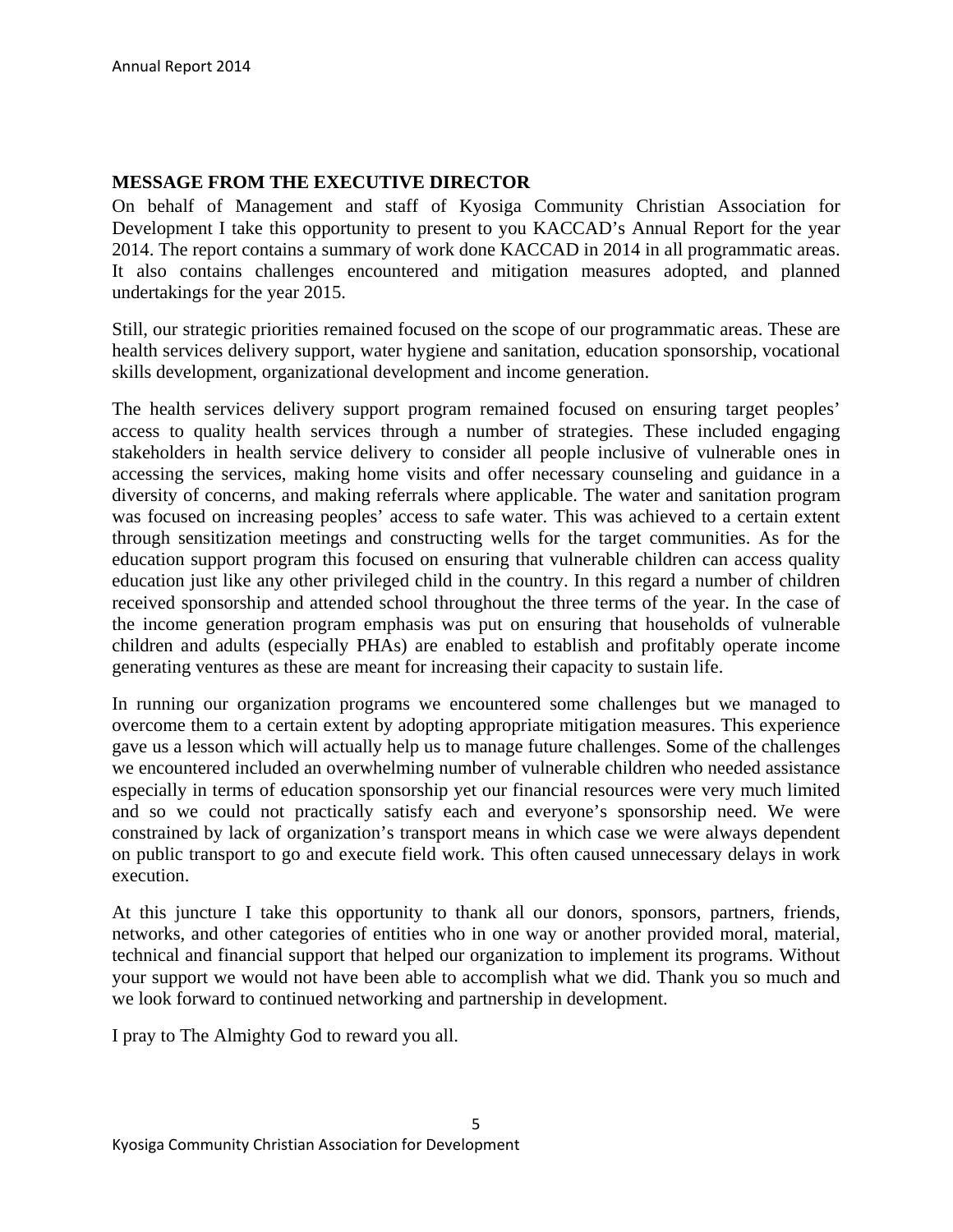Derrick Luwaga

#### **Executive Director**

#### **1.0 INTRODUCTION**

#### **1.1 Background**

This annual report is about the organization's experiences in implementing its programs during the year 2014. It focuses on program priorities inclusive of quality service delivery, advocacy, information sharing, capacity building, resource mobilization, partnership building and sustainability. These have been achieved to a great extent by employing key strategic approaches including networking, local communities' empowerment, stake holder participation in program implementation process, and comprehensive monitoring and evaluation of projects that are under the organization's programs. The report covers a brief about the organization, the undertakings which had been planned for the year 2014, the achievements that were made under the different program areas, challenges which were encountered and the various mitigation measures that were adopted, and then the planned activities for the year 2015.

Our organization is operating in Wakiso and Gomba districts and focuses on five programmatic areas namely health service delivery support, water hygiene and sanitation, education support, organizational development and income generation.

The strategic goal of the health services delivery program is to realize a situation whereby vulnerable groups of people are enabled to readily access health services from public health facilities without any form of marginalization and discrimination. The objectives were to promote access to health services especially by the vulnerable people in communities in the areas where we operate; to provide health infrastructure development support; to cause well coordinated outreaches; to provide free HIV counseling and testing and make referrals accordingly. The program therefore focuses on community empowerment for increased demand for health services especially the PHAs, OVCs, the Elderly and those whose sexual orientation pre-exposes them to homophobic environment including denial of equal opportunity to access health services in public facilities. Under the program KACCAD makes advocacies for quality health services including the vulnerable and marginalized groups; conducts outreaches to provide necessary counseling, care, material support and make referrals where applicable; mobilizes financial resources for improvement of infrastructure of health facilities like that of Bbira Health Center; provides facilities where public health activities like mass immunization of children and women of reproductive age are carried and operates a pharmacy where the public can access quality medicine at very affordable prices.

The strategic goal of the water, hygiene and sanitation program is to ensure that target communities have easy access to safe water, observe quality hygiene and live in decent sanitation environment. The objectives are to increase peoples' awareness of the need for safe water, quality hygiene and sanitation; improve vulnerable peoples' access to safe water; promote quality hygiene among target communities and promote decent sanitation within the target communities. Under the program KACCAD conducts advocacies for quality hygiene and sanitation, promotes community access to safe water, trains the target communities in making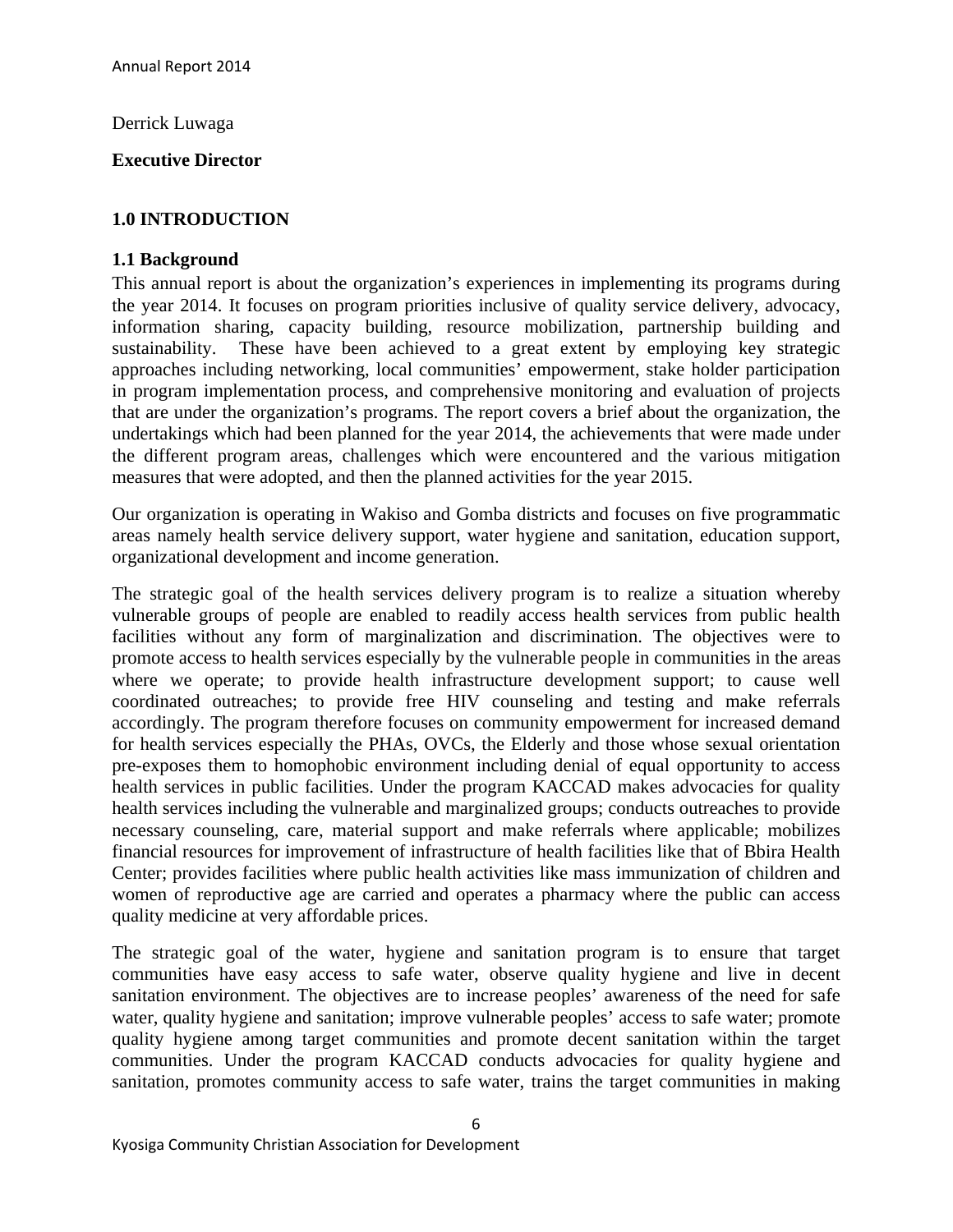hygiene and sanitation equipment including but not limited to latrine covers, tippy taps, utensils drying racks, and train them in safe storage of drinking water and preventative measures for common worms. The organization constructs spring and hand dug wells for eligible communities in the operation area.

The strategic goal of the education support program is to enable vulnerable children access quality education just like any other children. The objectives include promoting sponsorship of the vulnerable children; provision of a decent learning environment and provision of scholastic materials to needy children. The program undertakings include sourcing sponsors for the needy children under our care, provision of scholastic materials to the eligible children, providing food to them and other relevant items as we deem necessary depending on the specific needs of the recipient. Under this program some children receive education support while studying at Faith Children Foundation School yet other are sponsored while studying in other schools.

The strategic goal of the organizational development program is to build the capacity of the organization to be able to do its work effectively and efficiently. Its objectives are to institute policy and strategic documents for the organization; to promote membership development; promote partnership building and improvement of fundraising strategies. The program is focused on building the capacity of the organization to undertake its work effectively and efficiently. It focuses on staff capacity building, staff welfare and staff retention, organizational strategic documents and policies, fundraising, alliance building and membership development.

The strategic goal of the income generation program is to empower target communities with necessary resources, knowledge and skills so as to enable them operate profitable income generating activities for their socio-economic advancement. The objectives of the program are: to empower target communities with knowledge and skills of profitable operation of IGAs; to guide beneficiaries in identifying and selecting viable IGAs; to provide startup capital to target beneficiaries and to facilitate the target beneficiaries build strong linkages with other service providers, input suppliers and market outlets. Under this program KACCAD trains the target communities in various vocational skills, helps them to identify their feasible and viable projects, provides startup capital and regularly monitors them to ensure proper running of the income generating projects. In addition, KACCAD itself runs its own income generating projects like chicken rearing and a pharmacy. This is done for sustainability purposes.

Under each of these programs we run certain projects as we deem necessary according to our client needs, and we engage in various tailored activities depending on the nature of each project. Activities accomplished during 2014 will be reported under respective programmatic areas.

Also, our organization runs a Volunteers scheme whereby individuals with various skills, competencies and expertise are enrolled to enhance our staff's service delivery efforts. Each volunteer contributes some amount of money towards his/her sustenance during his/her stay with us. We have been – and hope to continue – receiving international volunteers through the A Broader View volunteers' organization, which is a volunteer sourcing agency.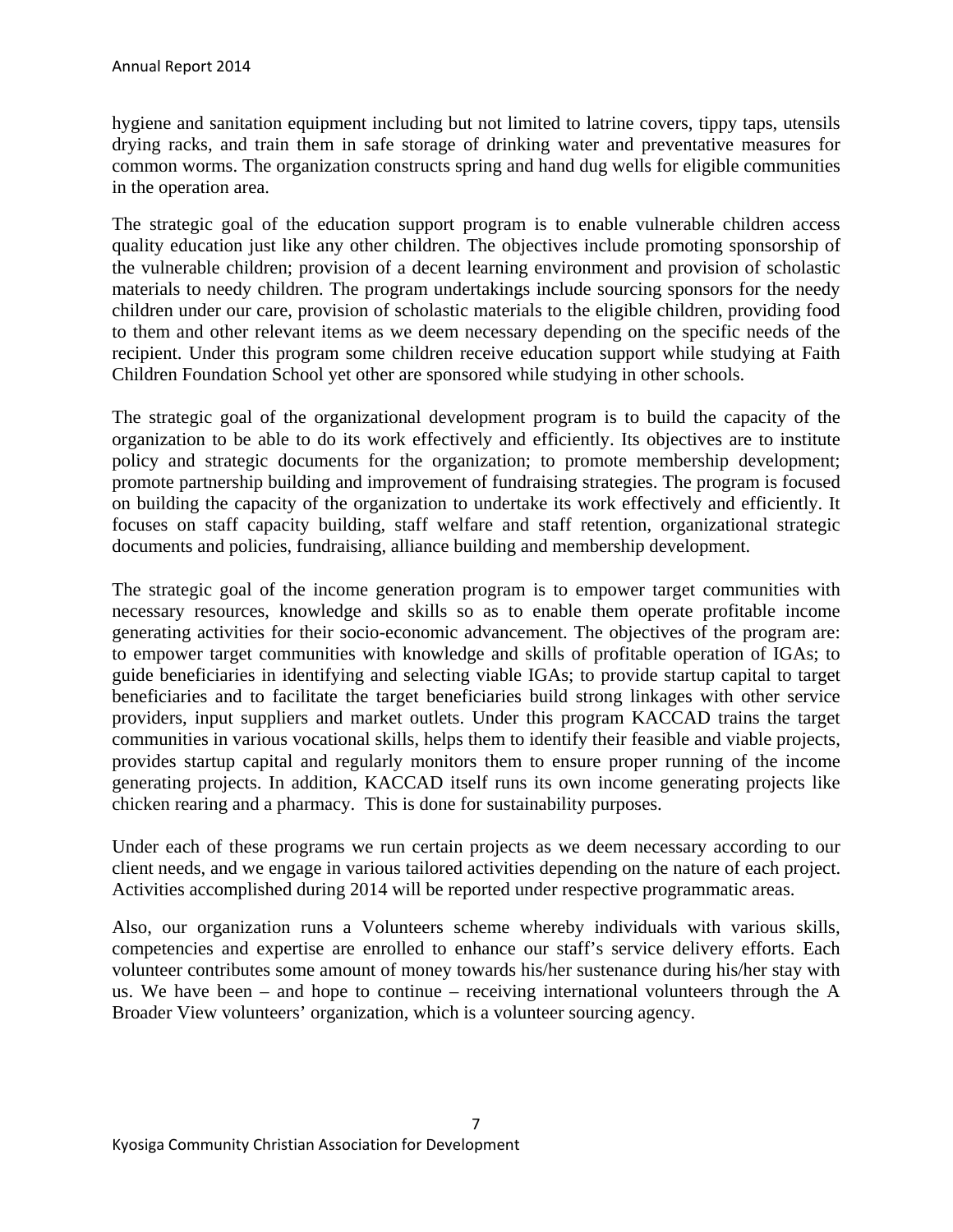#### **1.2 Vision**

The organization's vision is a situation whereby vulnerable communities in Wakiso and Gomba districts are empowered and self sufficient with their health, education and income generation needs met.

#### **1.3 Mission**

KACCAD's mission is to raise the standards of living of underprivileged people in Wakiso and Gomba districts through the provision of health improvement interventions, education support, vocational skills development and startup capital for income generation.

#### **1.4 Objectives**

The following are the objectives of the organization:

- 1. To provide HIV/AIDS sensitization to in-school and out-of-school youth, at risk community members and teen mothers in Wakiso and Gomba districts. As a result, participants in sensitization will be better able to avoid HIV infection, thereby reducing the prevalence of HIV in our population.
- 2. To facilitate access to voluntary HIV counseling and testing for at risk community members in Wakiso and the surrounding areas in collaboration with partner agencies.
- 3. To provide tailoring training and sewing machines to low income youth in Wakiso Sub County as part of KACCAD's revolving scheme. As a result at least 25% of the participating youth will start profitable tailoring businesses or continue using tailoring for their home use.
- 4. To facilitate access to school sponsorship and educational support for orphans and vulnerable children OVC's in Wakiso sub county. As a result more vulnerable youth will go back to school or will have opportunity to attend school for the first time increasing their potential to acquire profitable employment and life skills.
- 5. To support the sustainability of income generating activities and projects through provision of financial assistance, piggery and poultry farming and management skills to vulnerable groups.
- 6. To provide HIV/AIDS training and support in HIV/AIDS curriculum development to a male and female teacher in each secondary school in Wakiso sub county, as a result secondary schools will be equipped with needed information and skills to start HIV/AIDS prevention programmers in their schools.
- 7. To offer technical services in the fields of environmental protection, agricultural development and other sciences.
- 8. To carry out and promote research on socio- economic issues, programs and activities being implemented by the government, development agencies and civil society organizations to enhance civic competence and influence policy formulation and implementation.
- 9. To provide consultancy services to communities, groups and individuals in their effort to attain socio- economic development oriented goals through utilization of identified resources among the membership of KACCAD.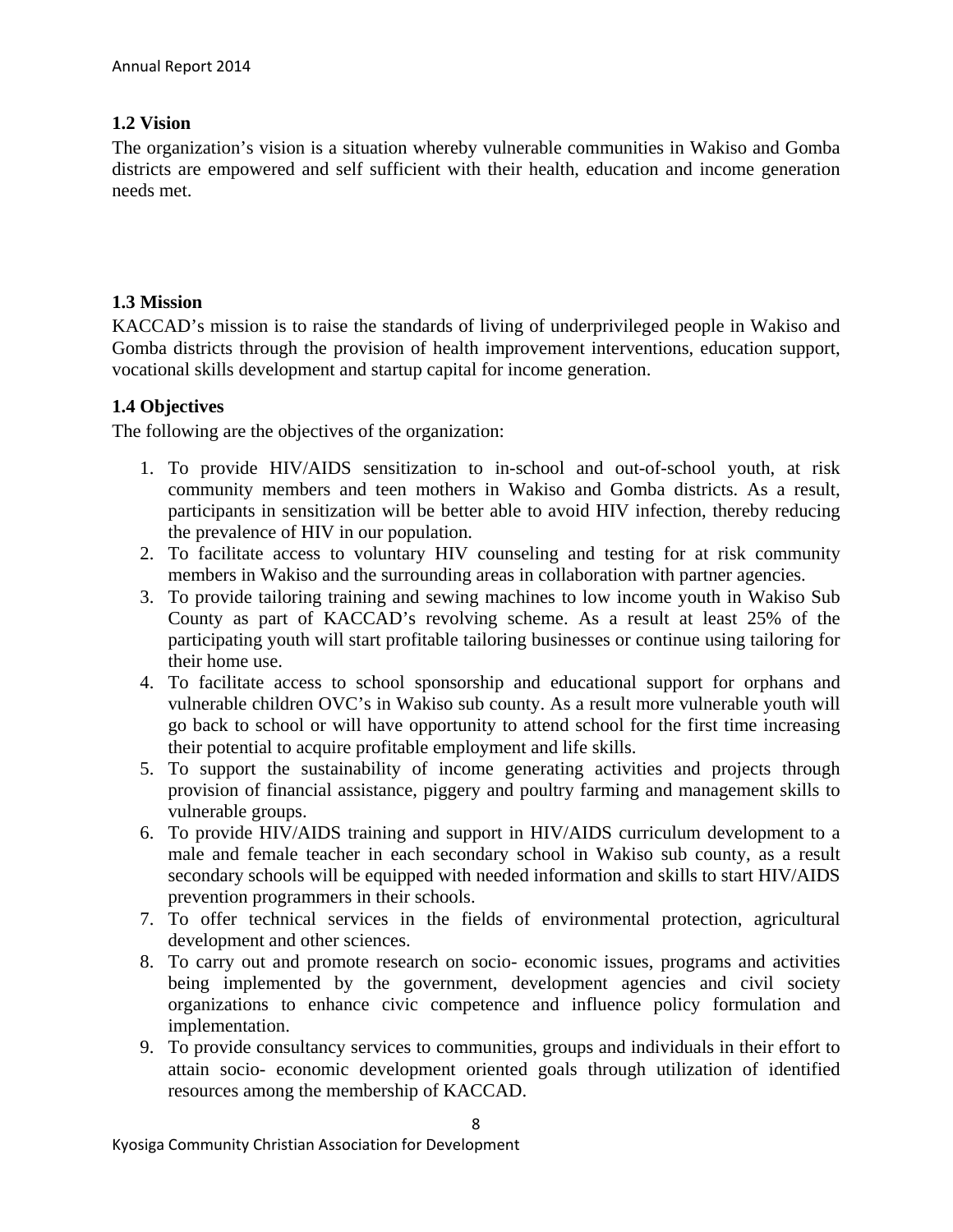#### **1.5 Core values**

The organization adheres to a diversity of core values in its service delivery. These include *transparency, team work, affirmative action, respect for human dignity, confidentiality, gender sensitivity, professionalism, participation, accountability, reliability and justice.*

#### **2.0 ACTIVITIES WHICH HAD BEEN PLANNED**

The undertakings which had been planned for the year 2014 were as described below.

#### **2.1 Chicken project expansion**

We realized that operating a small population chicken project could only enable us to demonstrate a few technologies to our target communities. However we realized that we needed to go an extra mile and increase on our chicken population so as to be able to first of all benefit from better economies of scale, and also attain capacity to provide startup capital to a greater number of beneficiaries since we would be getting more income. We even planned to run a revolving poultry scheme whereby target beneficiaries would be getting startup breeding stock after which they would be required to return a specific amount of money to be used to procure startup chicken stocks for subsequent beneficiaries in the program area. Our targeted expansion was aiming at having a total of 4000 layers, in which case we projected to attain a daily production level of about 3800 eggs basing on a 95% chicken survival rate. This would be expected to generate a daily gross income of about UGX 760,000. The increase in number of laying stock would require constructing another chicken house and procurement of other feeders, drinkers, brooder pots, coffee husks, chicks, disinfectant and chicken vaccines.

#### **2.2 Child sponsorship**

This was an ongoing initiative and we hoped that it would continue as we also continue to build more partnerships and sourcing more willing donors to provide assistance to vulnerable children so that they are able to obtain the necessary education. We also felt that by engaging in big income generating projects like that of chicken rearing we would be able to have reasonable amount of money to finance much of the organization's program activities inclusive of child sponsorship. During the year 2014 we anticipated to secure education sponsorship for at least an additional 150 children if financial resources became available. Some of those beneficiaries would be receiving their education at Faith Children Foundation School while others would be sponsored at various schools where they were receiving their education. Given the then prevailing economic situation in the country and cost of living we estimated that each target beneficiary would require sponsorship of about UGX 800,000 per term for three terms a year.

#### **2.3 Completion of Resource Center construction**

There was need to complete the Resource Center construction so as to realize increased facility space that would be used for facilitating volunteer services, conducting trainings, holding Board meetings, holding workshops, carrying out mass immunization exercises and renting out rooms which would be income generating initiatives thereby contributing to program and finance sustainability for the organization. Also, by having all this space usable to implement organization programs the money that would have been spent on hiring the facilities elsewhere would instead be saved and used for other relevant program activities.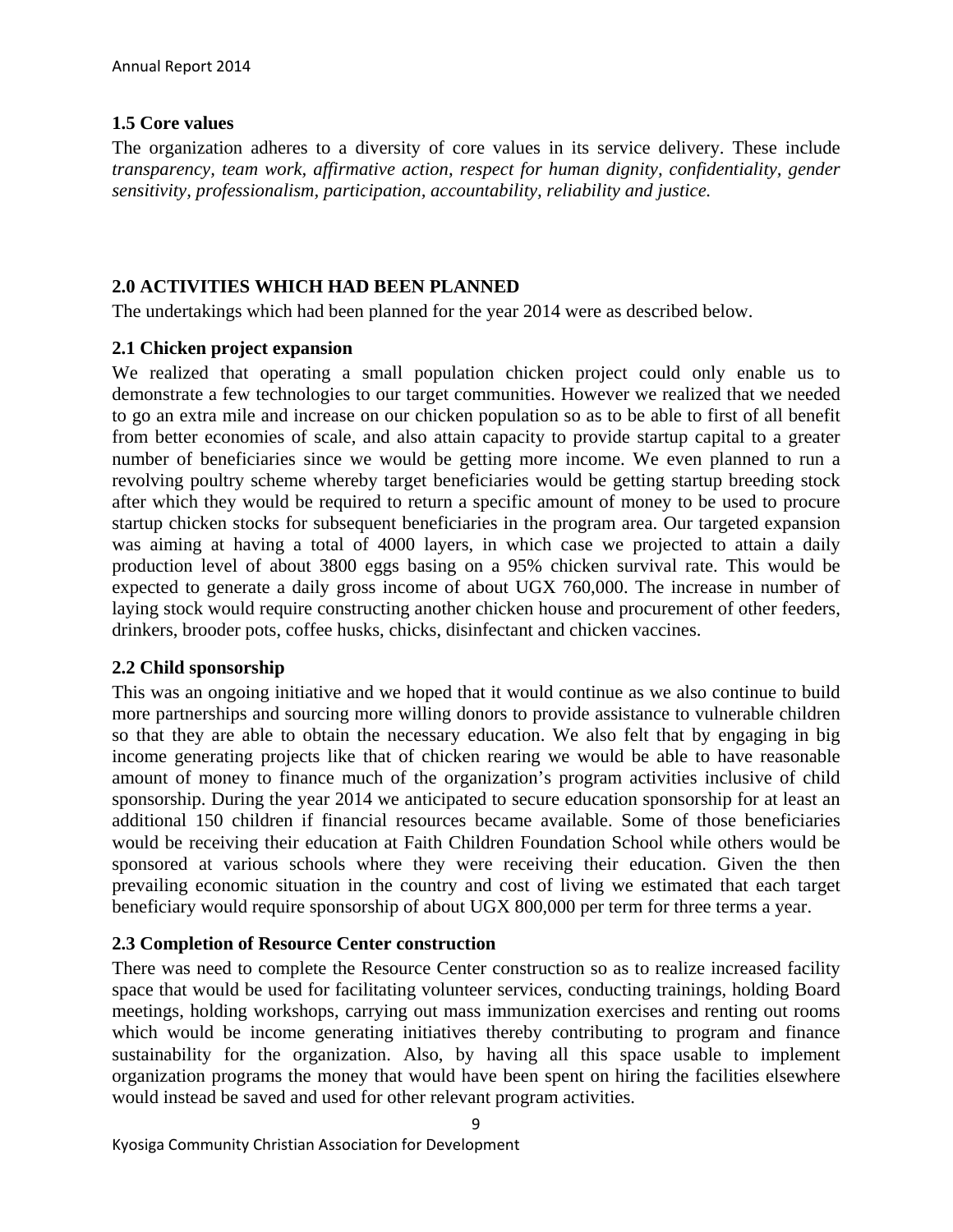#### **2.4 Holding a strategic planning meeting**

It was the organization's intention to develop a three-year strategic plan covering the period beginning from January 2014 to the end of 2016. This strategic plan would redefine the organization's focus, and streamline the organization's priorities which are advocacy, information sharing, resource mobilization, partnership building and capacity building. These priorities would be achieved through adopting strategic approaches inclusive of but not limited to networking, advocacy building and empowerment of local communities/groups.

The strategic plan was expected to give the organization a new sense of direction as well as dimension of experience. In addition to the strategic framework the strategic plan would provide a ground for the development of resource mobilization strategy, marketing strategy, operational and personnel policies, and a strong sense of responsibility and ownership. We planned to have a highly participatory planning process involving the organization's membership, key opinion partners and other stakeholders as Management might deem necessary. The strategic plan was intended to be the key resource/tool for coordination of the organization's activities for the next three years.

#### **2.5 Classroom construction at FCFS**

In order to be able to accommodate the ever growing number of needy children that benefit from the educational sponsorship program there was need to increase on the number of classrooms. In the year 2014 if relevant resources became available we intended to construct at least four (4) additional classrooms at Faith Children Foundation School. We therefore called on our current partners in development to assist us first by making contributions to this noble cause as they had been doing so in the previous years, but also enhance our initiatives in engaging other development partners to join the support group in order to enable us realize our program strategic goal. We would welcome contributions/assistance in various forms – kind or cash or otherwise.

#### **2.6 HIV/AIDS service delivery**

Realizing that HIV/AIDS is still a serious threat to human kind and more so to the local communities where we operate, there was need to continue with HIV/AIDS prevention and care support initiatives so as to be able to save the situation. In this regard we planned to reach out to at least 2000 households of PHAs by the end of the year. We intended to organize VCT sessions, make home visits to check on PHAs and provide necessary counseling and other forms of assistance, make referrals where applicable, partner with relevant development donors to source condoms for provision to the sexually active youths, intensify abstinence advocacies and safe behavioral habits and provide material assistance as resources become available.

#### **2.7 Solar lantern procurement**

Having done some piloting as regards the solar lantern initiative and used some questionnaires to capture relevant data, we planned to refine our questionnaires and continue with solar lantern distribution to target beneficiaries. We also intended to intensify sensitization of the target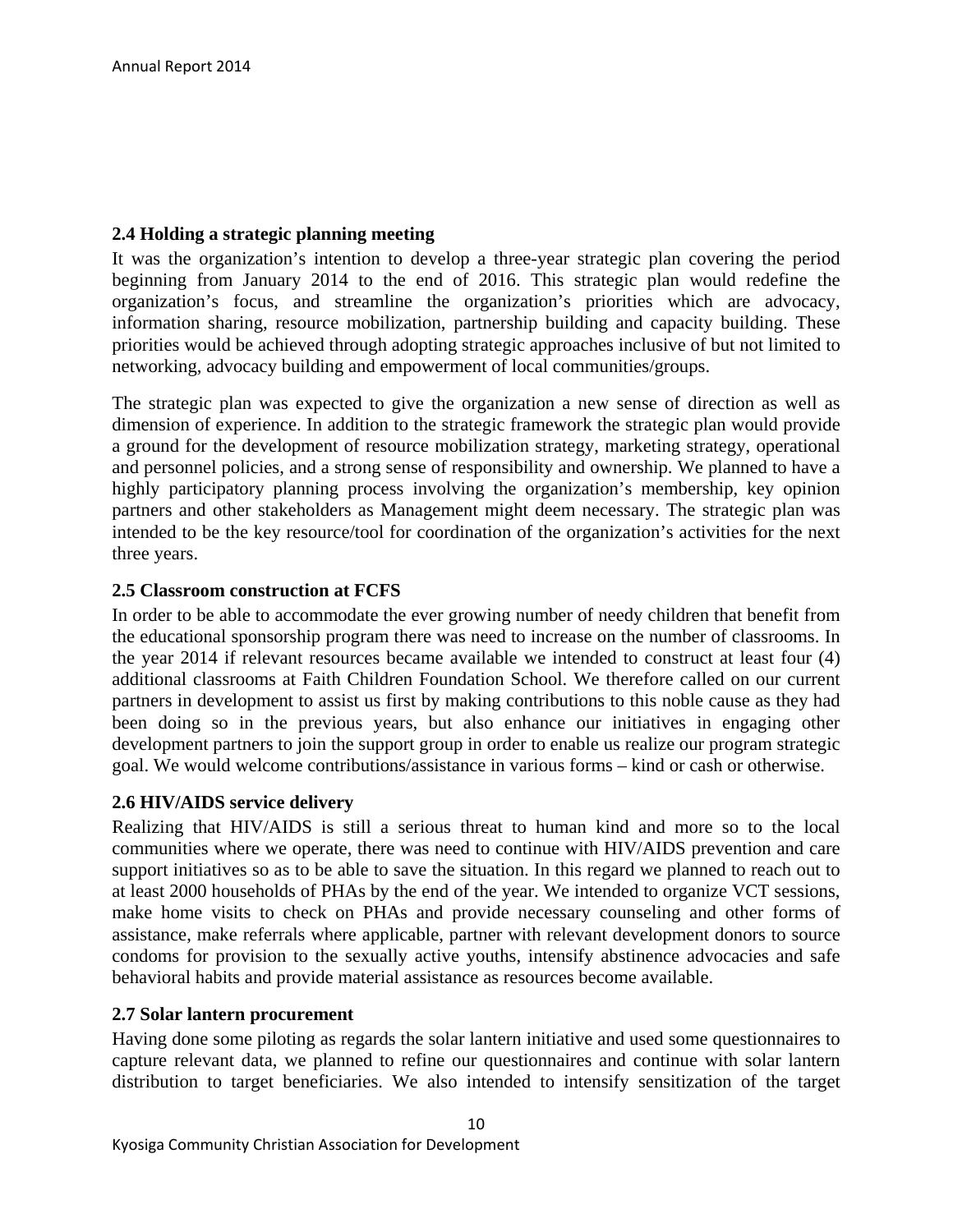beneficiaries to the effect that proper custody and maintenance of these solar lanterns was crucial in view of their comparative advantage over what the beneficiaries have been using as lighting means. To that effect we planned to conduct a series of sensitization meetings organized at village level to ensure effective coverage for greater impact. During the year 2014 if relevant resources became available, we planned to procure at least one hundred (100) solar lanterns and then issue them out to objectively identified and selected target beneficiaries.

#### **2.8 Solar energy installation**

Having realized the challenges which the two institutions – Bbira Health Center and Faith Children Foundation School – face in the course of running their operations, we planned to install solar systems at each of those facilities so that they could obtain electric power supply all the time. For the children this would help them to attend their preps without lighting problems, conduct academic practicals that require electric power supply and other related concerns. For the health facility this would help the health staff to be able to attend to patients even during night time without simply using torches or other crude means of lighting.

#### **2.9 Vocational skills development**

We appreciate the potential of vocational skills in socio-economic development of the communities and to that effect we planned to subject our programs target beneficiaries to a series of diversified vocational skills training so as to enable them become self reliant in the long run. We felt that empowering the target beneficiaries with relevant skills coupled with provision of startup capital would greatly help them to become self sustaining in their lives. During 2014 we planned to train our program beneficiaries in liquid soap making, business establishment, profitable chicken rearing, fruit juice making, tomato sauce making, jam making, crisps making, candle making, brick making, charcoal making, soya milk making, herbal pesticide making, compost manure making, crafting, weaving, solid waste recycling and mushroom growing.

#### **2.9a Construction of spring wells**

We appreciate the importance of a community having easy access to safe water for a variety of uses. Whereas we had constructed some wells in some locations in Wakiso district we felt that the coverage was still inadequate. To that effect we planned to construct more wells so that more communities could have access to safe water for their household use. We anticipated constructing at least 10 wells during 2014.

#### **2.9b Hygiene and Sanitation advocacy**

We planned to conduct advocacies in respect of good hygiene and sanitation practices in the program area. We decided to do this because some households still had poor hygiene and sanitation facilities. So we hoped that conducting those advocacies in the area would bring about tangible results in that regard.

#### **3.0 ACHIEVEMENTS MADE IN 2014**

#### **3.1 Scholastic materials, shoes and soccer balls to orphanages and fundraising for the construction of storeyed classroom building**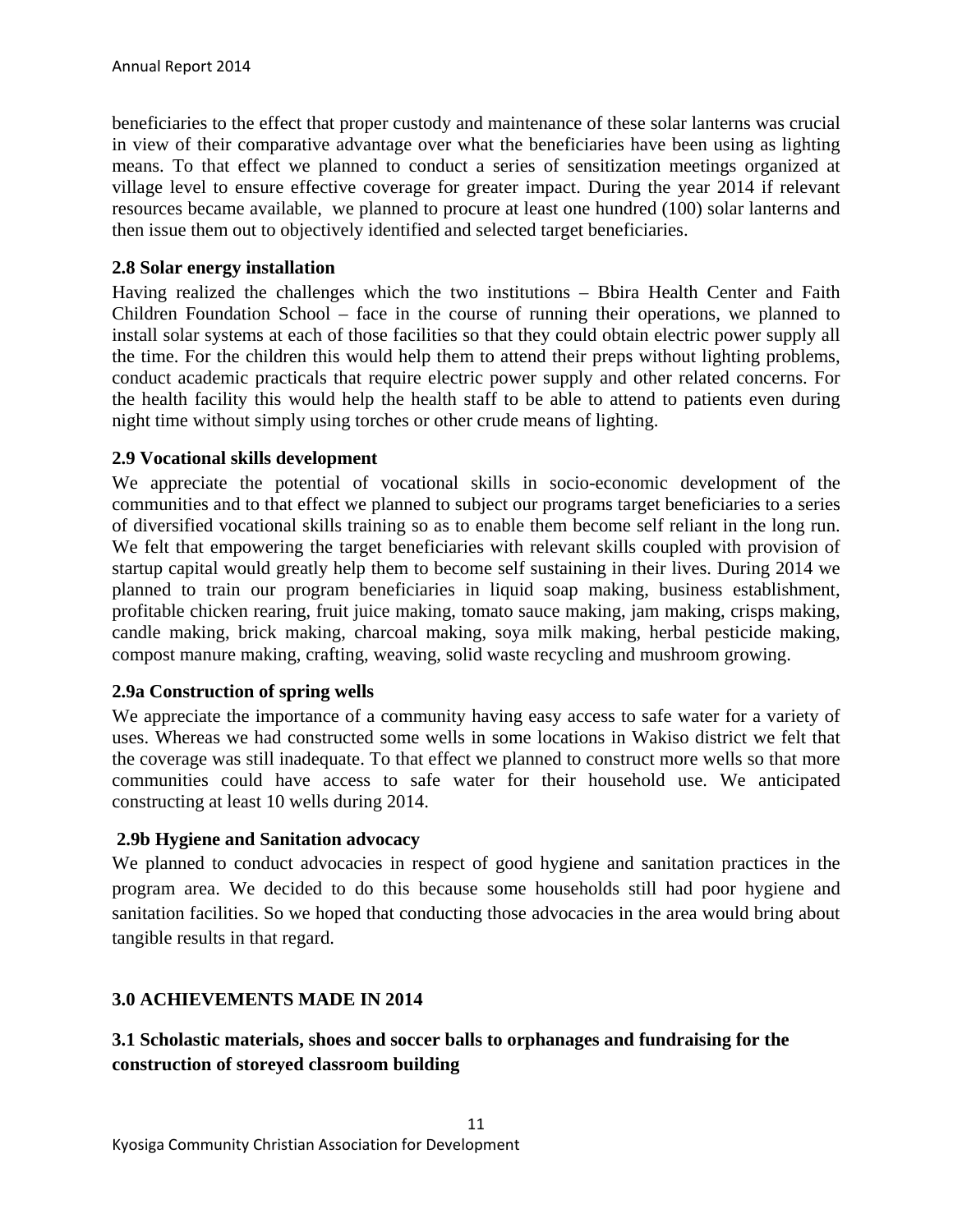In January 2014 KACCAD received a donation of shoes and scholastic materials donated by Chris Tabakin, Mike Bullick, Jennifer Danby and Debra Jablonski. The shoes were given to the two KACCAD partner orphanages namely Faith Children's Foundation and Good Hope Children's Foundation. Also, the group donated soccer balls to Good Hope Children Foundation; 4 wheel chairs to two children and 2 adults with disabilities. There were also donations of scholastic materials to Faith Children's Foundation by Elizabeth Labrie, Brynna Boettcher, Frankie Lewis, Laurel Aberie, Jordan and Joseph Whalen.



Hollie Lorentz and Chris Tabakin fundraised money which enabled us to construct the foundation of a storeyed classroom building at Good Hope orphanage.

#### **3.2 Relief aid to vulnerable communities**

In May 2014 KACCAD received food relief aid from With God's Little Ones (WGLO), a nonprofit organization based in Missouri, USA. The donation consisted of 78 cartons of casserole. This donation helped in meeting the dietary needs of 125 households of elderly persons and their dependants, 221 households of HIV/AIDS patients and 98 female-headed



households. The items were issued out to eligible recipients during home visits. Part of the food aid was also provided to the two orphanages affiliated to KACCAD. In addition to the food relief, 4 institutional rocket stoves were donated to the two orphanages as well as All Saints Primary School. Also, 15 high energy efficient household rocket stoves were donated to 7 households of elderly persons, 3 families with disabled children, and 5 female-headed households. Furthermore, blankets, clothes, solid soap and cooking pots were distributed to disadvantaged families during outreaches. In August 2014, Chris Kuhn and his family fed 2 families of needy persons. The families included a female-headed household with a disabled child living in Bulenga, and a household of a HIV/AIDS widow with 5 children. One of the sons in the second family is also

HIV posistive and the daughter is mute. Students from Falkenbergs – Montessriskola in Onyxen, Sweden donated 200 Long Lasting Insecticidal Nets (LLINs) to Faith Children's Foundation, Good Hope Children's Foundation and All Saints Primary School.

#### **3.3 Organizational development**

In 2014 KACCAD acquired a new website. It features every aspect concerning the organization, including the on-going projects, the phased out projects, the planned projects as well as any other essential information concerning the organization. The website further features the impacts of the programs and projects which KACCAD has implemented and those still under implementation. The site also guides well wishers on the form of assistance needed to address the concerns of vulnerable communities, and how to convey your donation in that regard. One now can visit the organization at www.volunteerkaccad.org.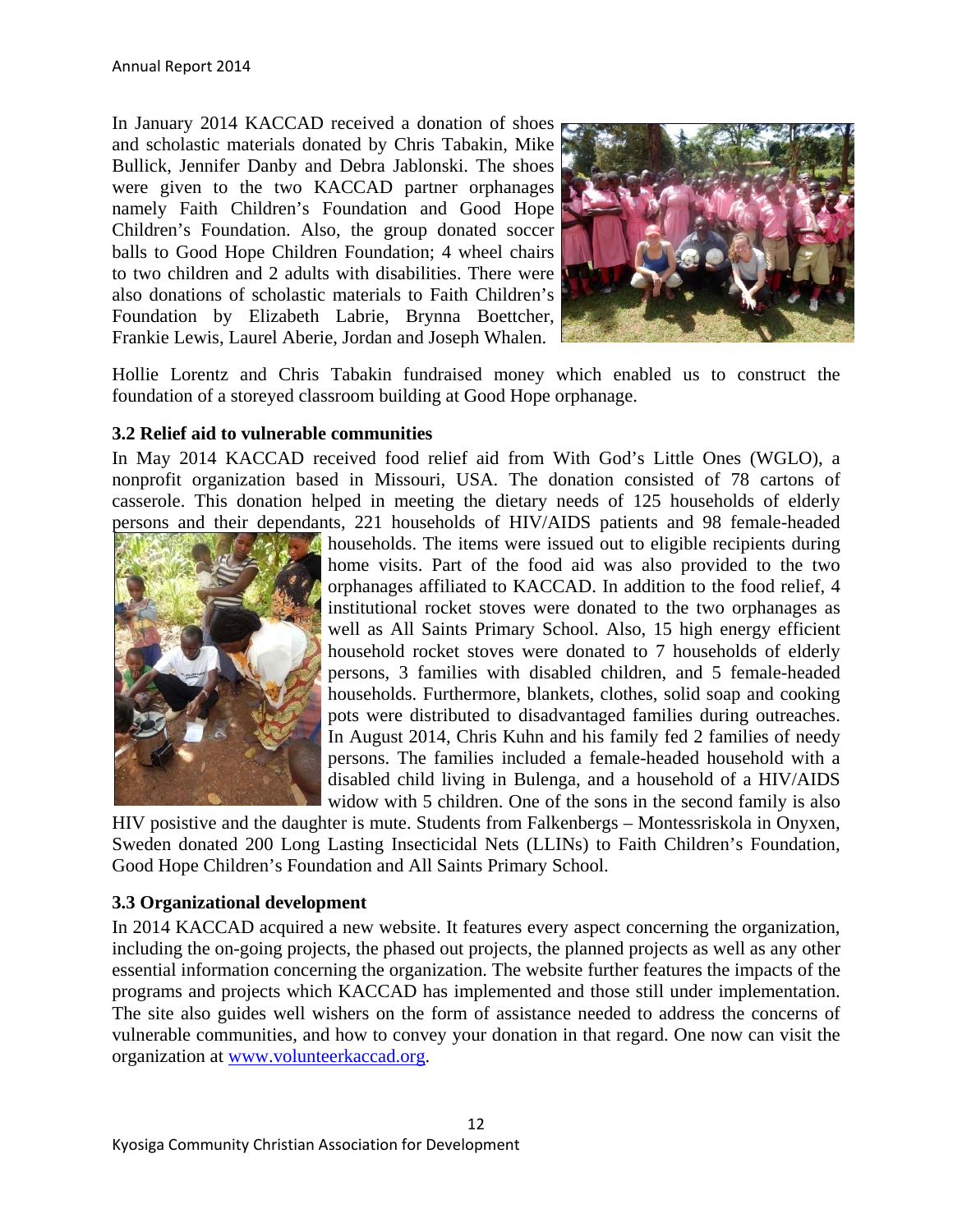#### **3.4 Health services delivery support program**

In May 2014 KACCAD received a grant from the Cameron and Jane Baird Foundation. The grant was allocated evenly between Bbira Health Center and KACCAD Medical Center. The grant was used to provide free family planning and reproductive health services to women as well as to increase access to free or low cost contraception by women and adolescent girls of child bearing age. The support bridged the family planning knowledge gap for a considerable number of women and teenage girls. As a result, 1,541 expectant mothers, 950 young mothers and 1,951 adolescents attended four training sessions at Bbira Health Center. Also, 2,100 women of child bearing age attended four family planning and reproductive health training sessions at KACCAD Medical Center. After receiving these free trainings the women later came back and received free contraception services.

Another undertaking completed under the health program was the baseline survey on the level of reproductive health knowledge and access to family planning services among women of child bearing age in Mumyuka, Wakiso Sub County, Wakiso district. Also, in June 2014 KACCAD

received a grant from the Atlantic Philanthropies through Ben Kerman. This grant was used to complete solar electrification at Bbira Health Center as well as to purchase medical equipment, including a solar refrigerator with batteries, a solar panel, one microscope and one ultra-sound scan. The acquisition of those equipments has enabled Bbira Health Center to improve service provision to expectant mothers, nursing mothers and other vulnerable persons who seek medical services from the health facility. Nursing mothers receiving post natal care from Bbira Health Center were given



clothes for their babies. The clothes had been brought by ABV volunteer Elizabeth Labrie.

In order to cause increased access to health services from public health facilities we conducted a number of sensitization meetings among the communities in which we run the health services delivery support program. These sensitization meetings were meant to empower the vulnerable people to be able to demand for unconditional access to quality health services just like the other members in their settings. In this regard we sensitized vulnerable people on the available health services by health facility and the proper approach in demanding for such services. We explained to them that it was their right to access non conditional medication of any form just like other persons in their communities. Advocacy interactions were also held with the local authorities and health service provider leadership to influence them to ensure that health services in their respective locations are provided to clients or patients with a non discriminative approach. In this way, the health service delivery sub sector would become adequately accommodative of the health concerns of the vulnerable people.

Another activity we did was to conduct outreaches in the communities which we serve. In regard to this we made a total of 218 home visits. The purpose of conducting these visits was to make follow ups regarding the health status of vulnerable persons under our program service delivery, provide tailored health education (including reproductive health, hygiene, sanitation and avoidance of various communicable diseases), and provide various forms of assistance as was deemed necessary. During the home visits we also encouraged people to go for HIV testing to enable them to know their sero-status. At the partner health facilities we further carried out free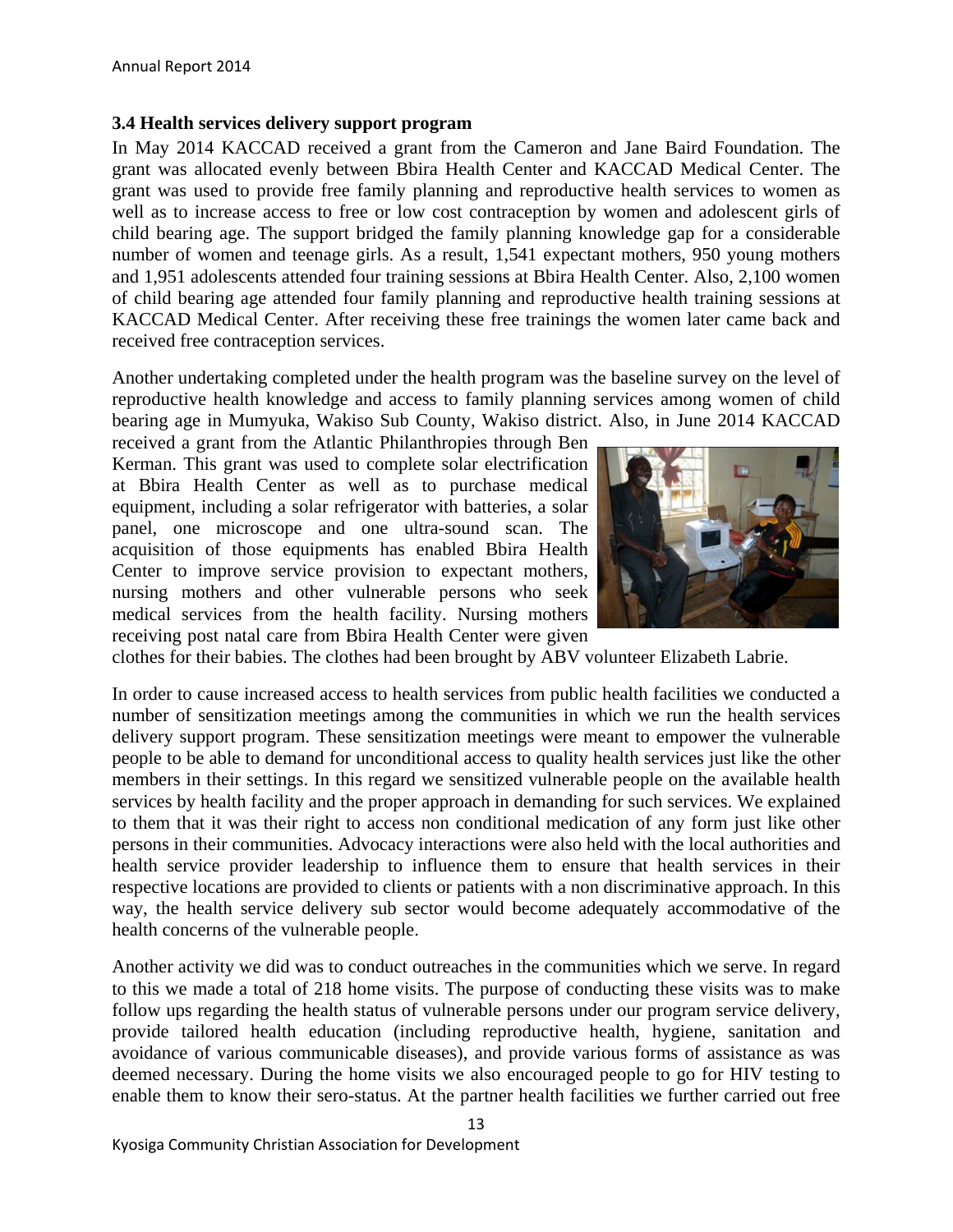HIV counseling and testing. In this respect 1234 people were provided free HIV counseling and testing and they got to know their sero-status.

Furthermore we held health education sessions at local schools in our area of operation. These sessions were tailored to the health aspects of children and adolescents. In this regard a total of 895 pupils and students received the health education. We encouraged the Senior Women and Senior Men teachers in the schools to increase their efforts in imparting health knowledge (especially reproductive health) to their pupils and students. For the schools which were lacking these special teachers we encouraged their administration to institute them (a male and a female for each school).

A positive impact of these education sessions conducted at health facilities was realized, as evidenced by the increase in the number of antenatal care seeking women on the days that we were offering health education. The increase in the turn up implied that the recipients attached great value and or benefit to the health education being offered to them.

#### **3.5 Solar light distribution program**

In 2014, the funds from Atlantic Philanthropies were in part used to purchase 50 small solar lanterns and 50 large solar lanterns with cell phone charging capacities. The lanterns were distributed to objectively identified needy persons to cater for their lighting and income generation needs. The funds from Atlantic Philanthropies were further used to finance a baseline survey through which KACCAD in partnership with Let There Be Light International sought to establish the lighting needs of vulnerable people in the remote district of Gomba. The funds also facilitated the purchase of 16 portable solar lanterns for demonstration purposes as the researchers and field officers were gathering data from Gomba



district. After demonstration the solar lights were donated to the health centers in the district. The same grant from the Atlantic Philanthropies enabled kids and teachers at Faith Children's Foundation and Good Hope Children's Foundation to acquire 200 solar lanterns to meet their lighting needs. These lights were distributed evenly to students and families at the two orphanages. In addition to that KACCAD was privileged to receive a donation of a complete set of solar equipment from With God's Little Ones (WGLO's) which was donated to electrify the chicken farm.

#### **3.6 Scaling up the chicken project**

In June 2014 KACCAD received a grant from the Atlantic Philanthropies for scaling up the chicken project, an income generating and jobs availability promotion project in Bulenga. The purpose of scaling up the chicken project was twofold.

14

Being an income generating activity it serves to sustain the various on-going projects that KACCAD runs, and meeting the administrative costs of the organization. Secondly, once the chicken project attained full scale operation level, KACCAD would have the capacity to provide adequate startup resources to meet the income



Kyosiga Community Christian Association for Development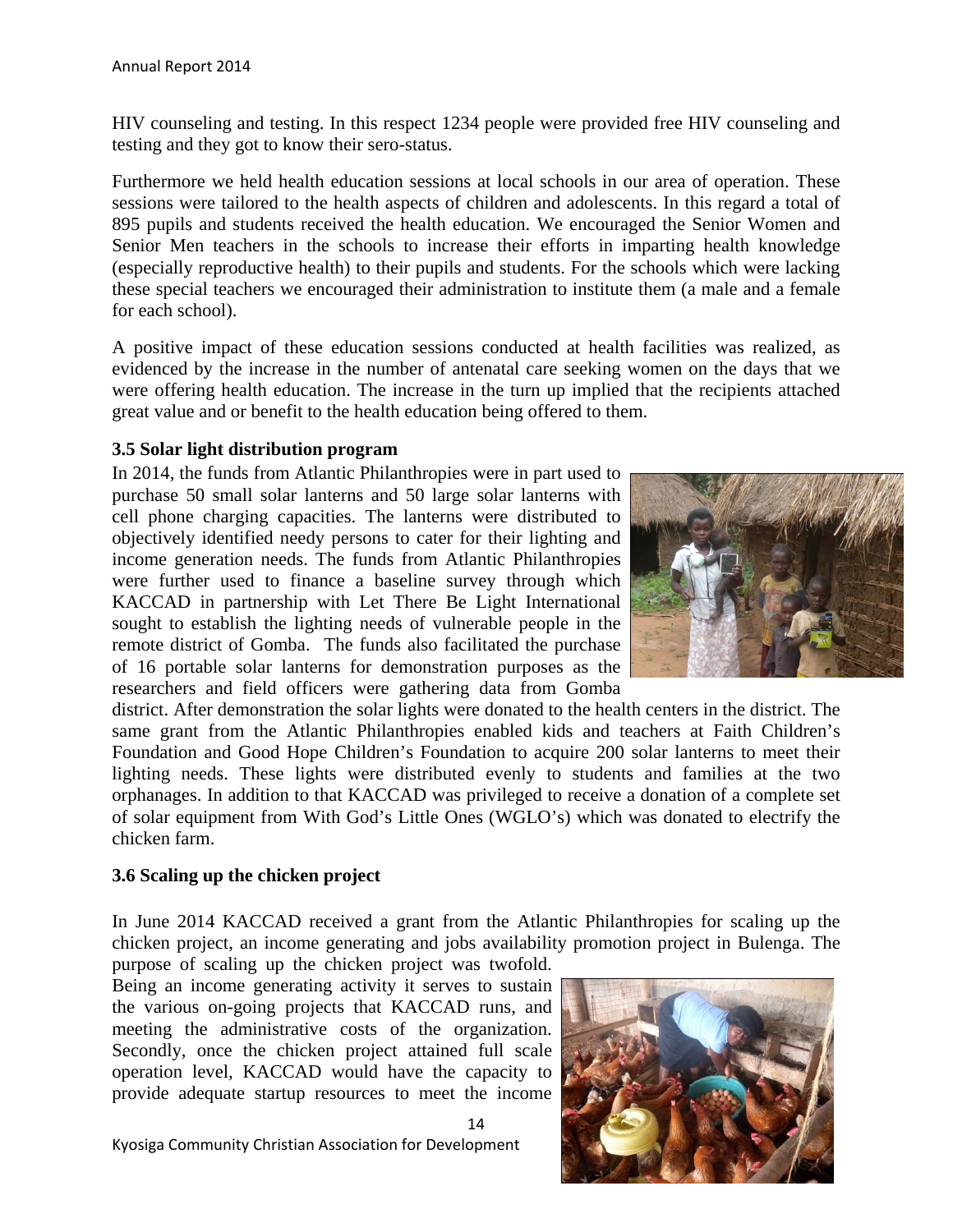generation needs of widows, youths, people living with HIV/AIDS, families caring for OVCs and other at-risk groups. KACCAD's goal in this regard was to increase the chicken population to a minimum of 4000 layers.

The grant money was allocated to procurement of 400 mature layers which increased the laying stock to 900 birds. The increased income level from the project enabled KACCAD to train people in chicken rearing business and to support vulnerable households in various ways as per their specific needs. KACCAD also received donations from WGLO and Amanda Mulholland and Gabe Van Lelyveld in December 2014, which were used to procure chicken feeds as well as paying the salary of the farm attendant.

#### **3.7 Business skills training**

In August 2014, ABV volunteers Camir Ben Omar from Morocco and Christopher Kuhn from Eugene Oregon, USA conducted business skills trainings in Bbira, Bulenga and Kirimamboga villages with the assistance of KACCAD Administrator George Mike and coordinators Nabwami Barbra, Najjuka Peruth and Nakalega Sylivia. The purpose of the trainings was to improve business operation skills of the participants who were already running their small businesses, and to attract others not yet business owners to start off businesses that require little startup capital.

Participants of these trainings were women (most of them widows) and youths from the mentioned villages. Some of them already owned and were running small businesses including petty trading, mushroom growing, crafting, and making liquid soap, briquettes, sale of local brew and cattle rearing.

The participants were trained in the skills of locating the business strategically, cost effective sourcing of raw materials, labour rationing in terms of time allocation and manpower numbers, specialization vis-à-vis diversification, marketing aspects and record keeping. They were also encouraged to adopt the culture of saving once they start to earn some income. During the trainings the participants were able to share their business experiences with colleagues. The major challenges they cited were the limited accessibility to startup capital and the difficulty in obtaining market for the products.



#### **4.0 CHALLENGES ENCOUNTERED**

We managed to accomplish the undertakings described above as achievements. However, in implementing the programs we encountered some challenges as explained here below.

#### **4.1 Ever increasing number of applicants seeking assistance**

15 The number of needy people who came to our office and those whom we identified in the field (during outreaches) for benefitting from our projects were overwhelmingly high. However, our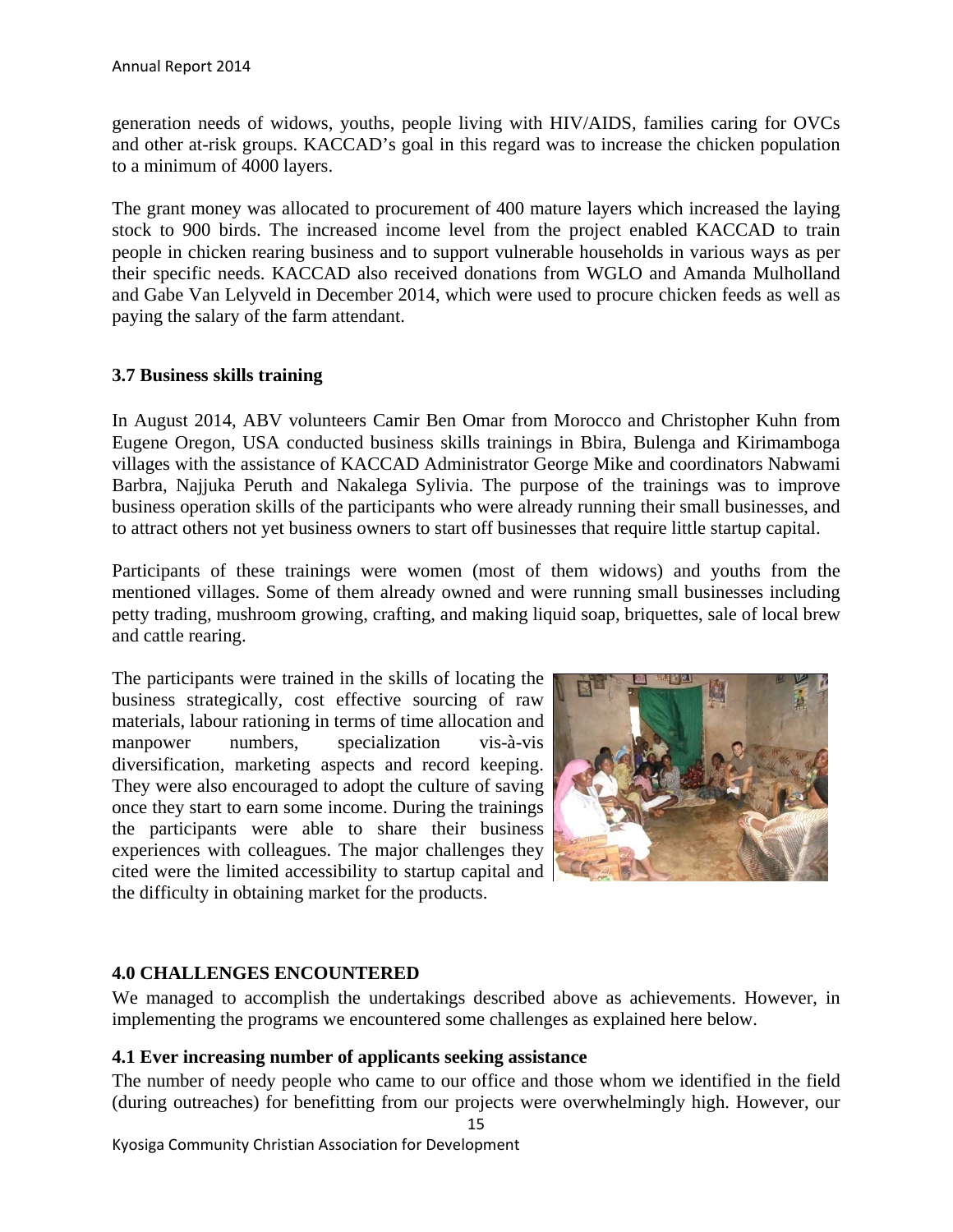financial resources were limited and it became practically difficult to cover each and every needy person. The option we had was to continue to look for more resources so as to try to address the concerns of the needy people in our program area. So we managed this challenge by focusing on the neediest persons and building more partnerships with several donors in order to obtain funds needed to meet financial expenditures of the programs of our organization.

#### **4.2 Lacking transport means**

We have not yet acquired any motorcycle to facilitate staff transport to carry out field work. Using public means pose challenges of delayed execution of tasks and related issues. To overcome this we are trying to seek financial assistance from willing donors to enable us procure at two motorcycles to facilitate our service delivery.

#### **4.3 Inadequate training equipment**

We lack modern training equipment which would improve our efficiency in conducting the trainings. Since we are involved in training as one of our major organization activities we need to have an overhead projector. Thus training content would be better prepared as slides for presentation during training sessions. Then the practicals would get longer period of time to enable the trainees attain high levels of competency in the skills which we train them.

#### **4.4 Financial limitations**

We wish to implement a number of projects in order to reasonably address the concerns of vulnerable persons yet we lack the required funds. In this regard we find ourselves in a situation whereby we cannot go in for a project because the funds needed for its implementation are lacking. To mitigate this challenge we continue to lobby for funding from a diversity of funding agencies. We are hopeful that our lobbying efforts will meet favourable consideration

#### **5.0 PLANS FOR THE YEAR 2015**

We have a number of undertakings planned for the year 2015 as described below.

#### **a. Family planning project**

Under this project we realize that bridging the knowledge gap regarding family planning and reproductive health; and accessing the various family planning services still need considerable attention. In view of this we plan to restock KACCAD's pharmacy at Lusaze and then use the income from pharmaceutical sales to finance the provision of free family planning services including free contraception to underprivileged women and adolescents of child bearing age in our program implementation area. We also plan to identify persons willing to provide services to communities, train them in family planning aspects, awareness creation and counseling skills, after which assessment will be made to objectively select the most appropriate to serve as Village Health Teams (VHTs). So, these VHTs will undertake door to door sensitization of communities about family planning issues and counsel women and adolescents of child bearing age to enable them to make informed choices in adopting family planning methods.

#### **b. Assistance to education institutions**

KACCAD provides support to two orphanages. These ones contain OVCs who need various forms of assistance especially scholastic materials, food items, sports equipments and clothes among other necessities. In 2015 we plan to mobilize various forms of assistance from the donor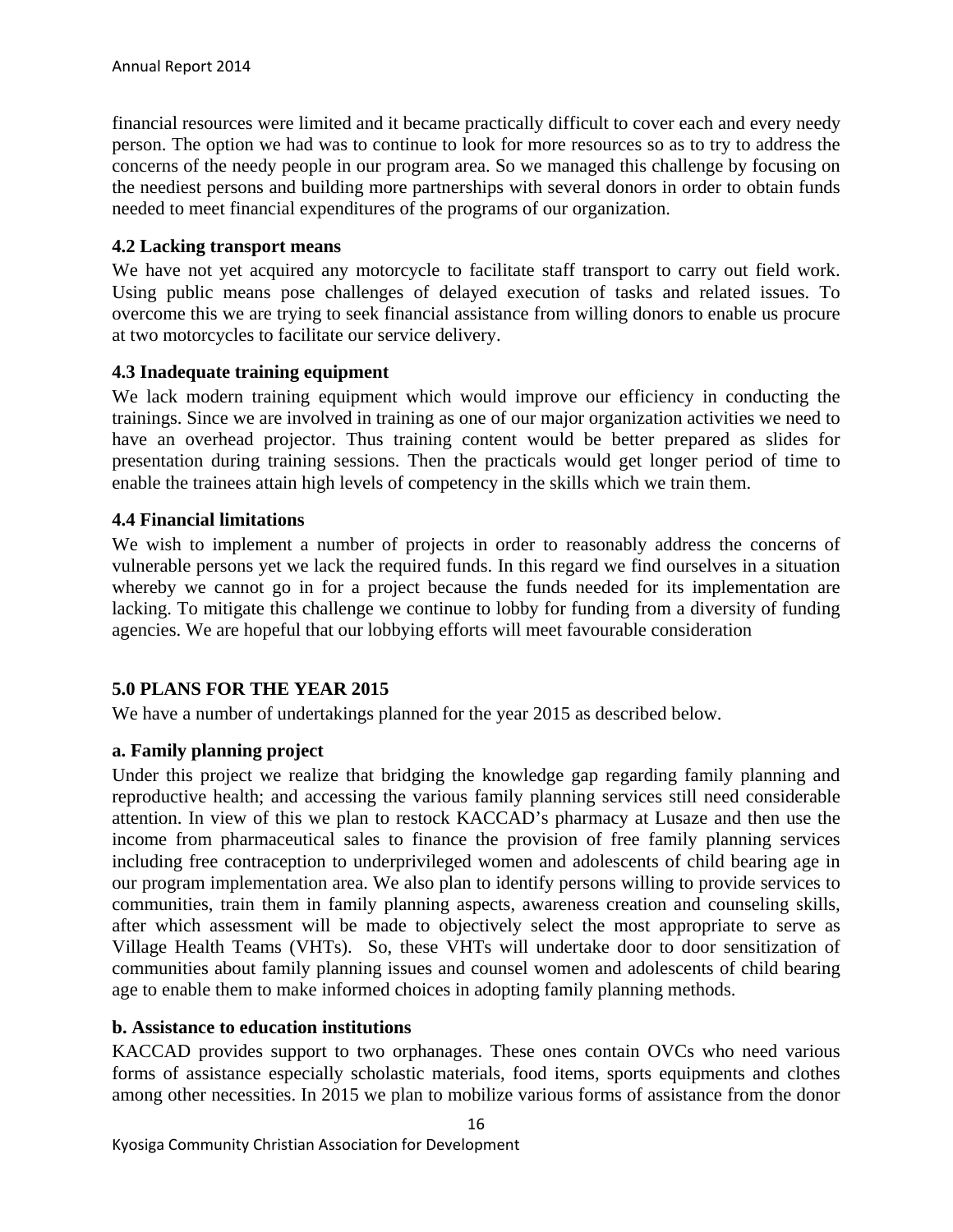fraternity to be offered to the orphanages. We intend to lobby our current partners in resource mobilization to identify other entities from which we can obtain the needed assistance.

#### **c. Solar installation at health centers**

Health centers are integral partners in service delivery to project beneficiaries. In regard thereof, we plan to obtain grant money to be used in procurement and installation of solar equipments at Bbira Health Center in Wakiso district, and health centers in the remote district of Gomba. We believe that solar electrification of the health centers will enable them to improve their service delivery to communities since the health staff will be able to work all the time without light being a limitation.

#### **d. Solar distribution to needy households**

The intervention so far carried out in Wakiso district is not enough because all vulnerable households are not yet covered. Also, baseline information regarding Gomba district indicate an overwhelming need for solar intervention in that district. In view of that we plan to lobby for more funding to enable us procure more solar lanterns. These will be distributed to objectively identified beneficiaries in the two districts.

#### **e. Follow up survey on impact of solar light program**

The solar light program has undergone implementation for a considerable period of time and we would like to establish the extent to which it has benefitted the vulnerable communities. In this regard we intend to conduct a follow up survey in both districts of operation.

#### **f. Scaling up the chicken project**

The chicken stock was increased to 900 birds, yet KACCAD's goal was to attain a stock level of 4000 layers. This implies that we still need to acquire more chicken in order to realize that goal. Accordingly, we plan to lobby for grants to enable us procure chicks, chicken feeds and other equipments needed in the rearing of chicken.

#### **g. Organization capacity building**

We realize that a number of files become created as we continue to implement projects. This necessitates us to have a filing cabinet in place. Also, the increase in number of clients we handle and the staff which attends to the clients calls for more office furniture. We further need more operational equipment in our day to day implementation of projects. We need motorcycles to facilitate staff movement in the field. We therefore intend to lobby for funding to enable us acquire those items.

#### **h. Health insurance program support**

We plan to lobby for funding to enable us meet the medication expenses of our staff and that of teachers at our affiliated two orphanages. We believe this initiative will greatly cause expenditure relief to the beneficiaries thereby improving their well being.

#### **i. Assistance to people with disabilities**

If resources become available we plan to mobilize relief items and mobility equipment for people with disabilities in our program implementation area. Such items will include among other things wheel chairs, beddings, clothes and food donations.